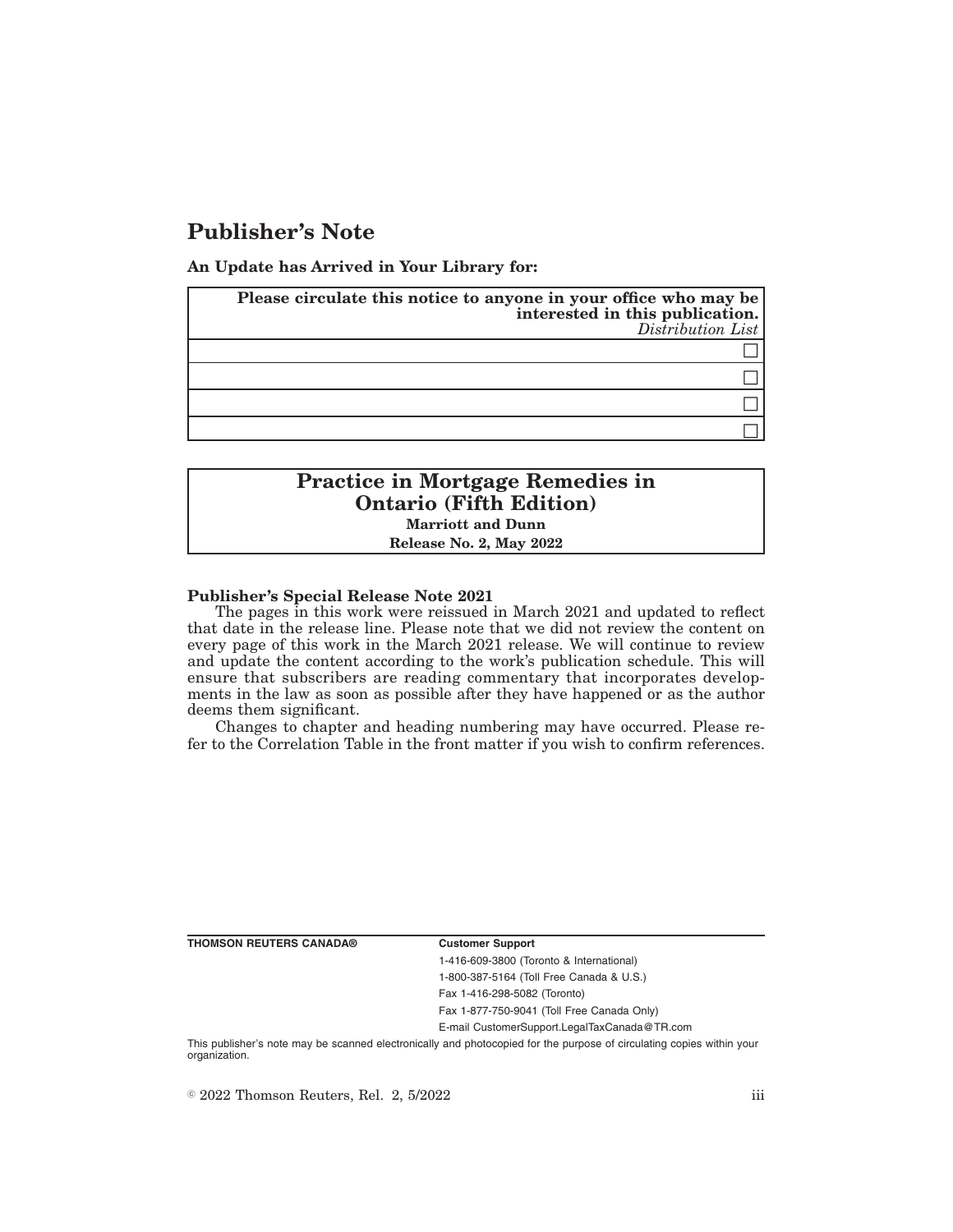*Marriott and Dunn: Practice in Mortgage Remedies in Ontario,* 5<sup>th</sup> Edition, provides the most comprehensive step-by-step review of the procedures governing foreclosure, judicial sale, and power of sale in Ontario. Fifteen chapters provide the busy practitioner with a ready reference to every aspect of the power of sale remedy with the most comprehensive case law review of the process in Ontario. The notice of sale itself, including parties to be served and the service requirements, sale without notice, the right to redeem, injunctive relief, the marketing process, the mortgagee's duties in conducting the sale, the registration process, accounting for the sale proceedings and costs receive chapter-by-chapter coverage.

This release updates case law and commentary in the following chapters: 2 (Available Remedies), 4 (Defendants: Persons Interested in the Ultimate Equity of Redemption), 6 (Originating Process, Pleadings and Defences), 7 (Judgments, Taking Accounts and References), 24 (Abortive Sale, Reopening a Sale and Recovering the Deficiency), 26 (Notice of Sale), 31 (Restrictions on the Mortgagee's Proceedings), 32 (Injunctive and Other Relief), 42 (Priorities— Generally), 43 (Statutory Priorities & Liens), and 44 (Interest).

- E **Foreclosure: Originating Process, Pleadings and Defences —Defences —** The mortgagor sought to respond to a motion for summary judgment brought by the mortgagee on the basis that there were accounting defects in the notice of sale. The court granted summary judgment finding that to deny a summary judgment motion for an accounting defect would achieve a commercially unreasonable result, the mortgagor had other remedies (an accounting) to pursue the issue of the miscalculations and, since the issuance of the notice of sale, the mortgagee had sought an amount less than the amount reflected in the notice of sale by removing many of the charges that the mortgagor found to be objectionable: *We Care Funding Limited Partnership v. LDI Lakeside Developments Inc. et al*, 2021 CarswellOnt 16429, 2021 ONSC 7466.
- E **Power of Sale: Injunctive and Other Relief —Tests; Foreclosure: Judgments, Taking Accounts and References — Appeals —** The mortgagor sought a stay of a writ of possession pending his appeal of an Order granting summary judgment in favour of his mortgagee. Applying the test in *RJR Macdonald Inc. v. Canada (Attorney-General)*, the court concluded that the mortgagor had failed on all three parts of the test and dismissed the motion. First, while the mortgagor had raised important issues relating to land claims of Indigenous peoples, the court found that those issues did not relate to issues raised by the motion for summary judgment and the "straightforward commercial arrangement between the parties". Second, any losses that the mortgagor might suffer as a consequence of the mortgagee's enforcement were losses compensable by damages. The fact that the property might be worth in excess of what was owed to the mortgagee begged the question of why the mortgagor did not refinance the property. Finally, the court concluded that "[t]he enforcement of security validly given by a party, who is in default, should not be interfered with absent compelling reasons. Otherwise, the essential functioning of these type of commercial arrangements would be undermined:" *National Bank of Canada v. Guibord*, 2021 CarswellOnt 18070, 2021 ONCA 864.
- E **General Matters: Priorities Generally Mortgagees and Debenture Holders — Between Mortgages; Charges in Registered**